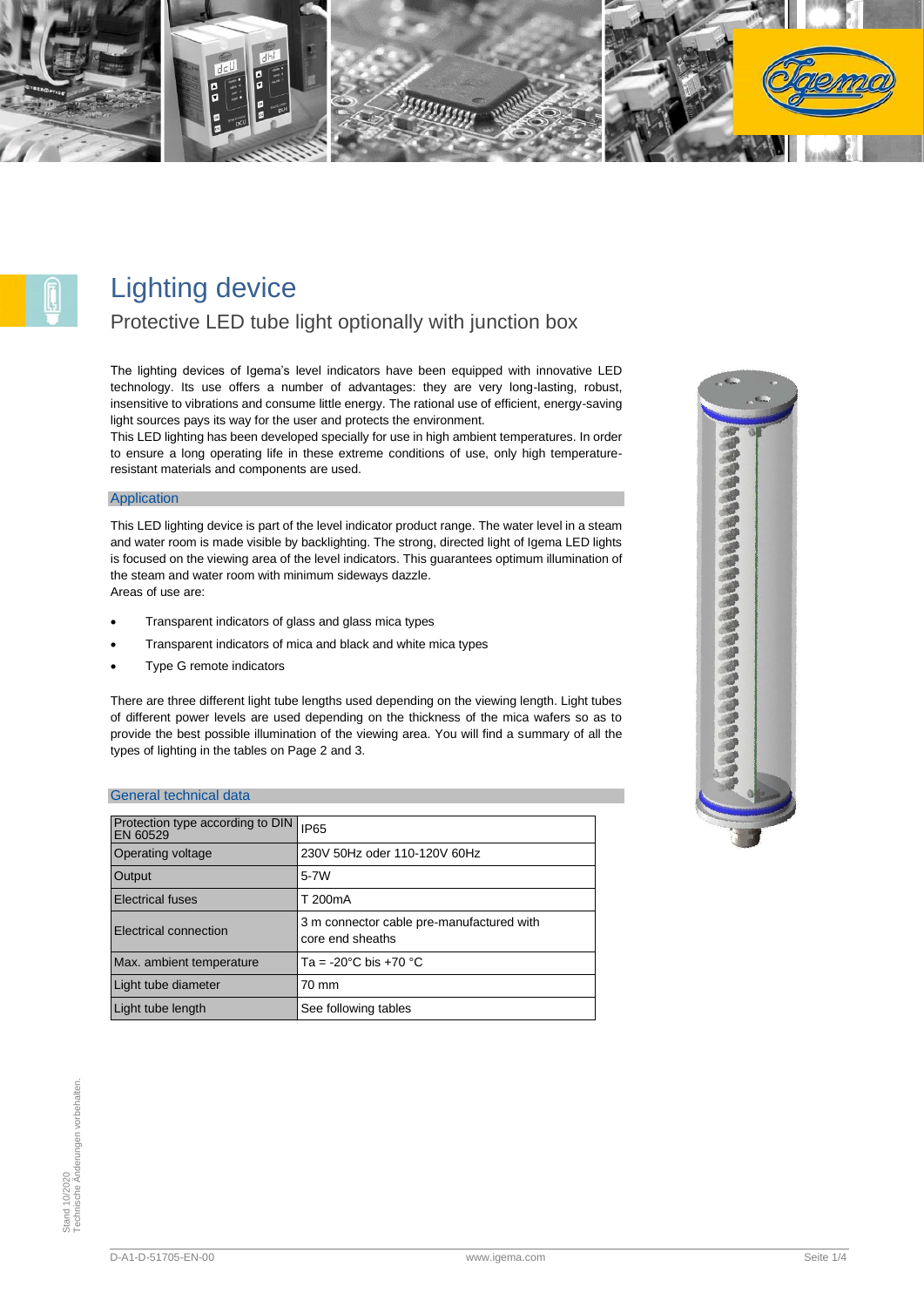### TG32 & TG120

| <b>Size</b>                      | Light                        | Length | <b>LED<sub>s</sub></b> | Art.-no. (assembly / lamp) |
|----------------------------------|------------------------------|--------|------------------------|----------------------------|
|                                  | Connection voltage 230V 50Hz |        |                        |                            |
| 5 & 8                            | LED-320-230-L                | 320 mm | 57                     | 15-14304 / 40-04455        |
| 9 & 10                           | LED-370-230-L                | 370 mm | 66                     | 15-14305 / 40-04459        |
| 11                               | LED-440-230-L                | 440 mm | 80                     | 15-14394 / 40-04463        |
| Connection voltage 110-120V 60Hz |                              |        |                        |                            |
| 5 & 8                            | LED-320-110-L                | 320 mm | 57                     | 15-14306 / 40-04457        |
| 9 & 10                           | LED-370-110-L                | 370 mm | 66                     | 15-14307 / 40-04461        |
| 11                               | LED-440-110-L                | 440 mm | 80                     | 15-14395 / 40-04465        |

## Remote indicator

| <b>Size</b>                      | Light         | Length | <b>LED<sub>s</sub></b> | Art.-no. (assembly / lamp) |
|----------------------------------|---------------|--------|------------------------|----------------------------|
| Connection voltage 230V 50Hz     |               |        |                        |                            |
| 310                              | LED-370-230-H | 370 mm | 66                     | 15-06360 / 40-04458        |
| 390                              | LED-440-230-H | 440 mm | 80                     | 15-06366 / 40-04462        |
| Connection voltage 110-120V 60Hz |               |        |                        |                            |
| 310                              | LED-370-110-H | 370 mm | 66                     | 15-06362 / 40-04460        |
| 390                              | LED-440-110-H | 440 mm | 80                     | 15-06368 / 40-04464        |

### Mica and black and white up to PS=100 bar

| <b>Size</b>                      | Light                        | Length | <b>LED<sub>s</sub></b> | Art.-no. (assembly / lamp) |  |
|----------------------------------|------------------------------|--------|------------------------|----------------------------|--|
|                                  | Connection voltage 230V 50Hz |        |                        |                            |  |
| 7 & 8                            | LED-320-230-H                | 320 mm | 57                     | 15-06354 / 40-04454        |  |
| 9 & 10                           | LED-370-230-H                | 370 mm | 66                     | 15-06360 / 40-04458        |  |
| 11                               | LED-440-230-H                | 440 mm | 80                     | 15-06366 / 40-04462        |  |
| Connection voltage 110-120V 60Hz |                              |        |                        |                            |  |
| 7 & 8                            | LED-320-110-H                | 320 mm | 57                     | 15-06356 / 40-04456        |  |
| 9 & 10                           | LED-370-110-H                | 370 mm | 66                     | 15-06362 / 40-04460        |  |
| 11                               | LED-440-110-H                | 440 mm | 80                     | 15-06368 / 40-04464        |  |

## Mica and black and white from PS=160 bar upwards

| <b>Size</b>                      | Light                        | Length | <b>LED<sub>s</sub></b> | Art.-no. (assembly / lamp) |  |
|----------------------------------|------------------------------|--------|------------------------|----------------------------|--|
|                                  | Connection voltage 230V 50Hz |        |                        |                            |  |
| 7 & 8                            | LED-320-230-H                | 320 mm | 57                     | 15-06355 / 40-04454        |  |
| 9 & 10                           | LED-370-230-H                | 370 mm | 66                     | 15-06361 / 40-04458        |  |
| 11                               | LED-440-230-H                | 440 mm | 80                     | 15-06367 / 40-04462        |  |
| Connection voltage 110-120V 60Hz |                              |        |                        |                            |  |
| 7 & 8                            | LED-320-110-H                | 320 mm | 57                     | 15-06357 / 40-04456        |  |
| 9 & 10                           | LED-370-110-H                | 370 mm | 66                     | 15-06363 / 40-04460        |  |
| 11                               | LED-440-110-H                | 440 mm | 80                     | 15-06369 / 40-04464        |  |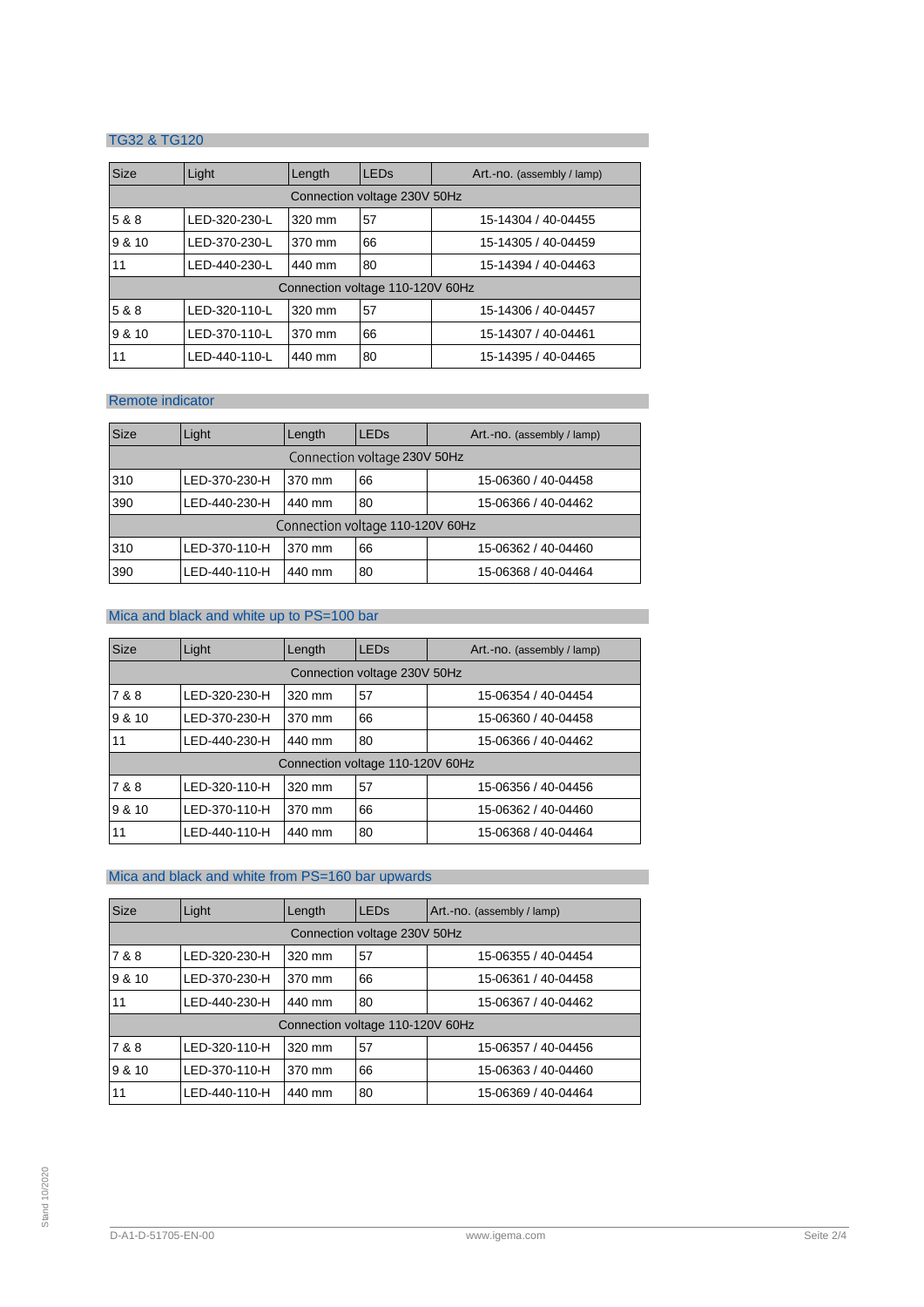# Glass-glass and glass-mica

| <b>Size</b>                      | Light                        | Length | <b>LED<sub>s</sub></b> | Art.-no. (assembly / lamp) |
|----------------------------------|------------------------------|--------|------------------------|----------------------------|
|                                  | Connection voltage 230V 50Hz |        |                        |                            |
| 7 & 8                            | LED-320-230-L                | 320 mm | 57                     | 15-06358 / 40-04455        |
| 9 & 10                           | LED-370-230-L                | 370 mm | 66                     | 15-06364 / 40-04459        |
| 11                               | LED-440-230-L                | 440 mm | 80                     | 15-06370 / 40-04463        |
| Connection voltage 110-120V 60Hz |                              |        |                        |                            |
| 7 & 8                            | LED-320-110-L                | 320 mm | 57                     | 15-06359 / 40-04457        |
| 9 & 10                           | LED-370-110-L                | 370 mm | 66                     | 15-06365 / 40-04461        |
| 11                               | LED-440-110-L                | 440 mm | 80                     | 15-06371 / 40-04465        |